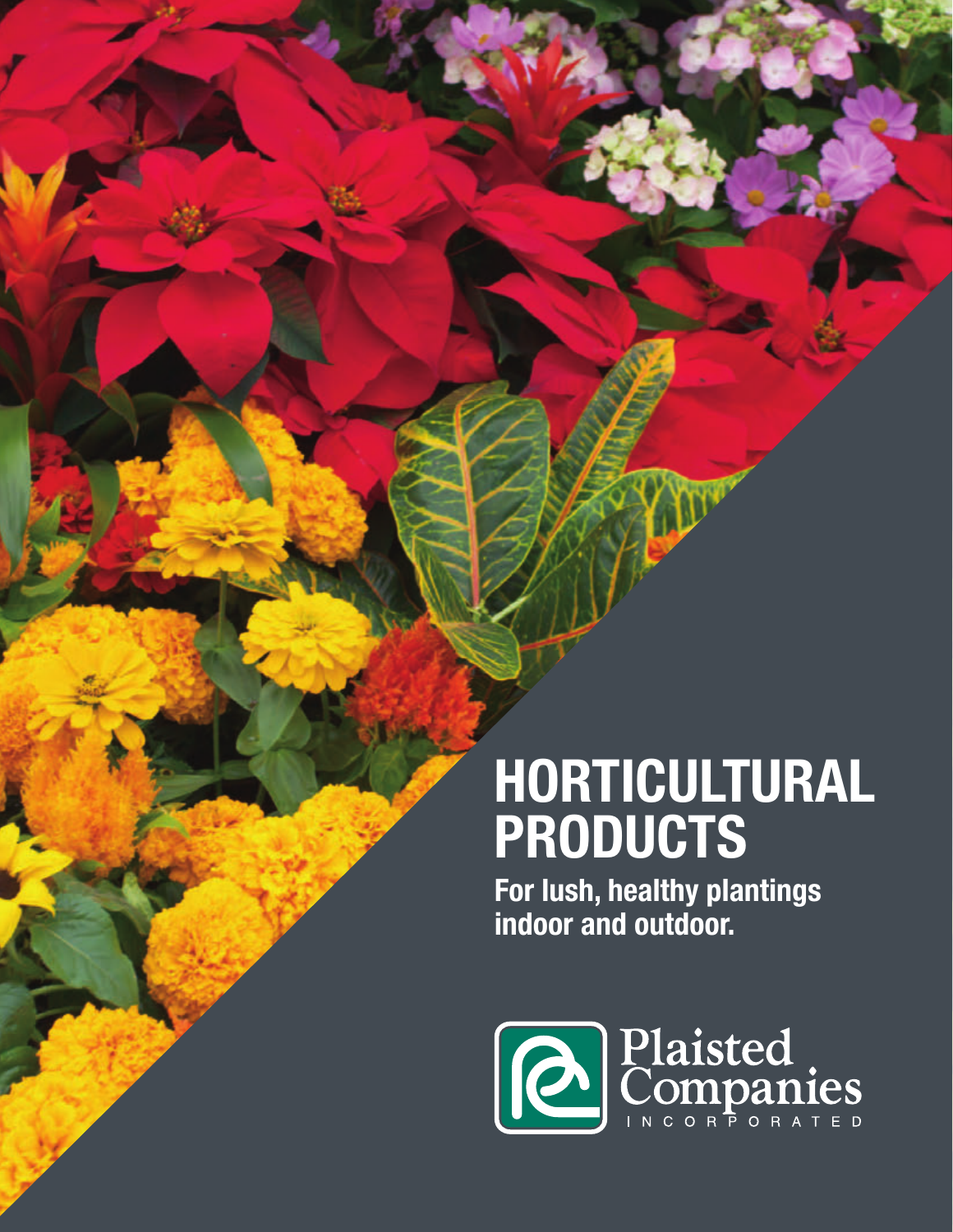

## **PLAISTED GREENHOUSE MIX**

This blend of top-quality ingredients offers exceptional water retention properties, resulting in less watering and related costs. The computerblended mix includes composted pine bark, fibrous peat, course perlite, compost and lime. We can also add fertilizer, or custom blend to meet your needs. It comes bulk or in 2-cubic yard tote bags.

- • Composted pine bark creates air space and allows water to the root system.
- Fibrous peat allows maximum water holding capacity and helps retain nutrients.
- Perlite is very light, helps create air space, and has good water retention properties.

## **PLAISTED PREMIUM GARDEN MIX**

The best premium garden mix on the market today. It can be used as a replacement or amendment to existing soil. Successful gardening and plant growth depends upon good soil conditions. This mix adds organic matter that improves all attributes of the soil.

- • Organic compost provides porosity, loosens the soil and helps retain nutrients.
- • Coarse fibrous peat increases the soil's water holding capacity, benefiting the root system.
- Our high quality screened soil is uniformly consistent and increases cation exchange capacity.
- Coarse sand is added to provide better porosity for proper water drainage and air space, keeping the soil loose.

## **PLAISTED GROWERS MIX**

Growers use this as an affordable amendment to their native soil. It helps improve soil conditions for growing flowers, shrubs and trees. We recommend blending 25% of our Growers Mix with 75% of the native soil. This mixture promotes better plant survival, plant growth and flowering, while requiring less plant maintenance. This quality mix consists of composted pine bark, fibrous peat and course sand.

- Clay soil benefits: Improves the condition of heavy clay soil by increasing drainage, which decreases root disease. Loose soil also creates a better root growing environment.
- Sandy soil benefits: Reduces the amount of watering and fertilizer needed.





*High quality is one of our driving principles, that's why we hose down our trucks between deliveries to help prevent any cross contamination.*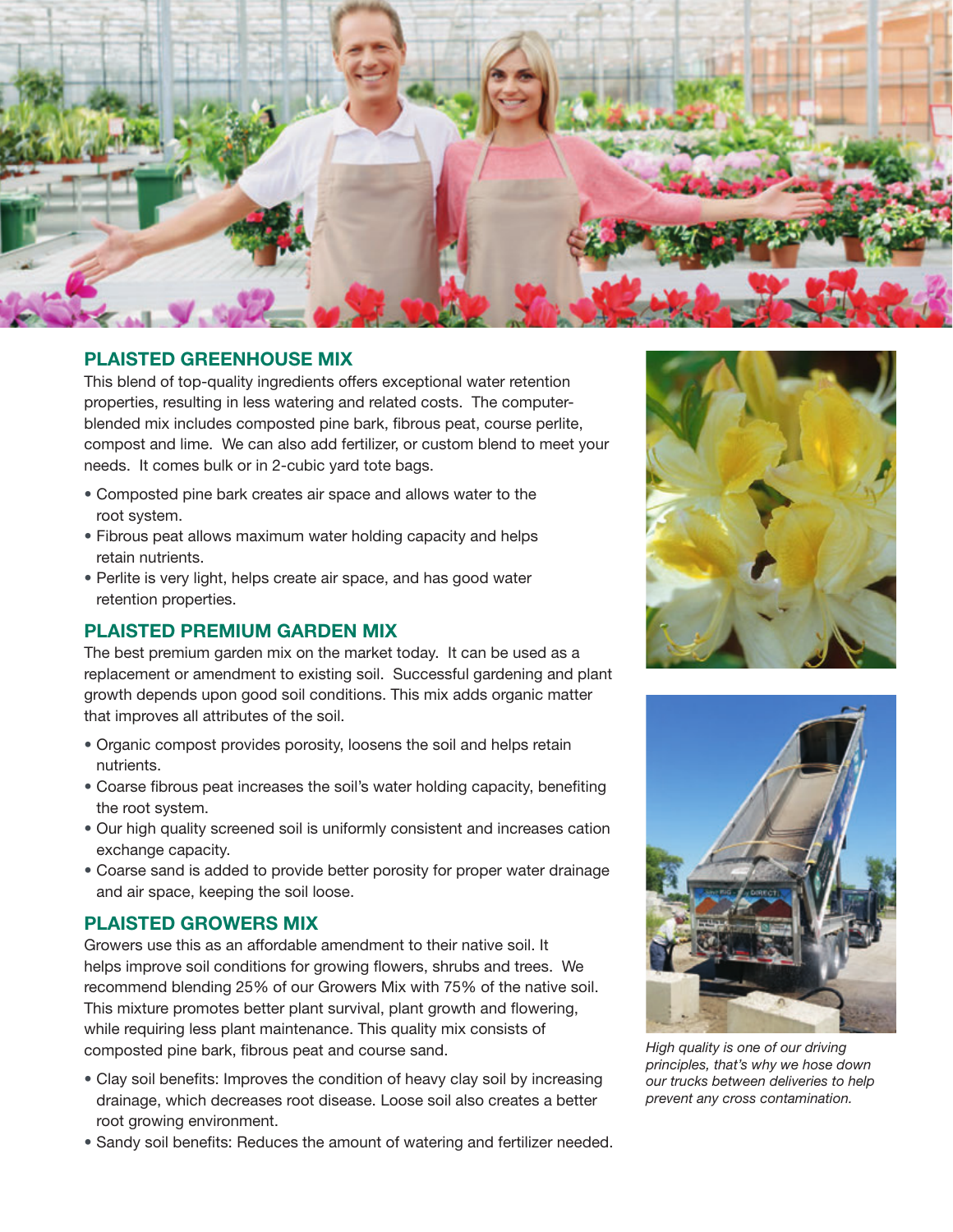

## **TOTAL GARDEN BLEND –** A soil-less blend

A simpler way to garden—No mixing, just pour and blend! This remarkable soil-less blend with a slow release fertilizer provides amazing results in as little as 6 weeks. The blend consists of mostly peat, composted pine bark, organic yard compost, perlite, lime and fertilizer. Ideal for raised gardens. You'll love its low maintenance features::

- No tilling and almost no weeding because it's a soil-less blend
- Less watering because of the high peat content
- Faster growth attained by slow-release fertilizer in the blend
- Low maintenance—no need to amend soil each year

## **PLAISTED ORGANIC COMPOST MIX**

Use as a replacement or as an amendment to any soil. This mixture of 60% organic compost mix and 40% screened soil supports better plant growth and provides porosity. Better porosity makes it easier for plants to establish a good root system. The mix also increases the ability of the soil to absorb and distribute moisture, oxygen and nutrients.

- In sandy soil, this mix slows the loss of nutrients and water and provides a consistent high quality growing medium.
- In clay soil, this mix allows water and air to infiltrate, enabling excess water to drain, thereby creating just the right soil porosity and keeping the soil loose.

**PLAISTED ORGANIC YARD COMPOST MIX MN DOT 3890 Type 2** Use as an amendment to help improve sandy soil or clay soil. This mix consists solely of recyclable yard waste: leaves, grass clippings and wood chips. It's created using a controlled aerobic decomposition of the organic components. We compost the product for one year to make sure it has matured, turning the composted piles every one to two months while checking quality. The final process consists of screening the material to the correct size.

## **SOIL AMENDMENTS –** Mix 50/50 with native soils

When mixed with existing soils, the ingredients in these amendments help maintain loose soil and give you the best results for growing plants, without the higher cost of replacing all your soil. Composted pine bark provides organic matter which develops a higher quality soil. Course, fibrous peat promotes maximum water holding capacity to help retain plant nutrients.

- Clay Soil Amendment includes specially graded coarse sand for better drainage, turning hard compact clay into loose soil so roots can grow.
- Sandy Soil Amendment includes screened soil to slow water from running through the sand.



*Our NEW Total Garden Blend produces some of the largest plants that we've ever seen, especially tomatoes.*

#### **Pulverized Black Dirt**

Pulverized and screened, making it easy to work with. Use for all sorts of lawn, garden and planting applications.

#### **Plaisted Compost Mix**

A mix of pulverized leaf compost and black dirt for enhanced growth of horticultural materials and lawns.

#### **Plaisted Composted Pine Bark**

Composted for about one year. When ready, it is one of the main ingredients blended with other components to grow greenhouse and nursery stock.

#### **Landscape Mulch**

Eight varieties and colors, plus playground chips.

**Washed & Screened Sands**  Course sand, fill sand, dry sand and more.